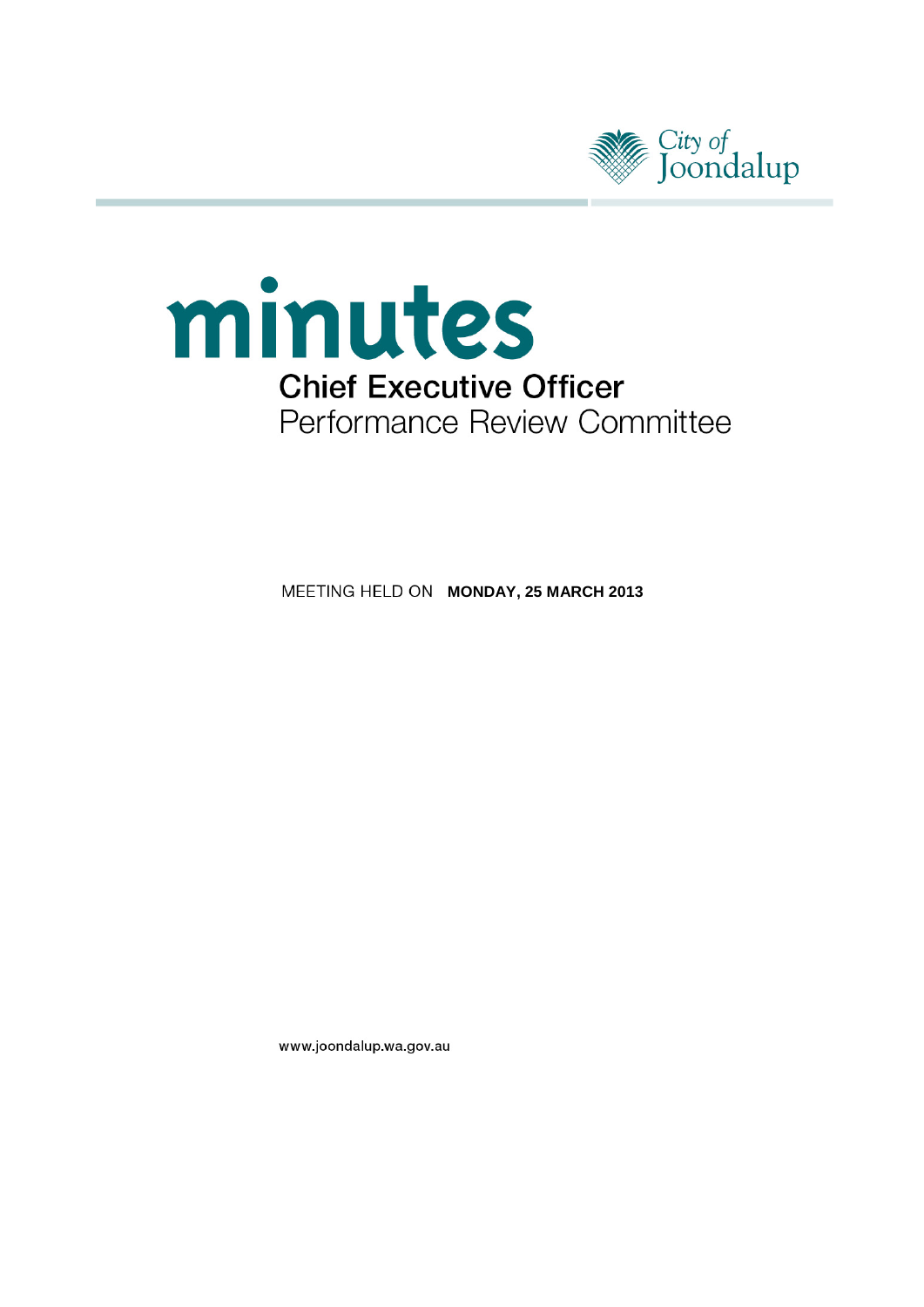# **TABLE OF CONTENTS**

| <b>Item No</b> | <b>Title</b>                                                                             | Page No |
|----------------|------------------------------------------------------------------------------------------|---------|
|                | <b>Declaration of Opening</b>                                                            | 3       |
|                | Apologies/Leave of absence                                                               | 3       |
|                | <b>Confirmation of Minutes</b>                                                           | 4       |
|                | Announcements by the Presiding Member without discussion                                 | 4       |
|                | Declarations of Interest                                                                 | 4       |
|                | Identification of matters for which the meeting may sit behind<br>closed doors           | 5       |
|                | Petitions and deputations                                                                | 5       |
|                | Reports                                                                                  | 6       |
| 1              | Adoption of meeting dates for 2013 – CEO Performance Review<br>Committee - [20006]       | 6       |
| $\overline{2}$ | Confidential - Chief Executive Officer - New Contract of<br>Employment $-$ [74574]       | 9       |
| 3              | Confidential - Chief Executive Officer - 2012-13 Key<br>Performance Indicators - [74574] | 11      |
|                | Motions of which previous notice has been given                                          | 13      |
|                | Requests for Reports for future consideration                                            | 13      |
|                | Closure                                                                                  | 13      |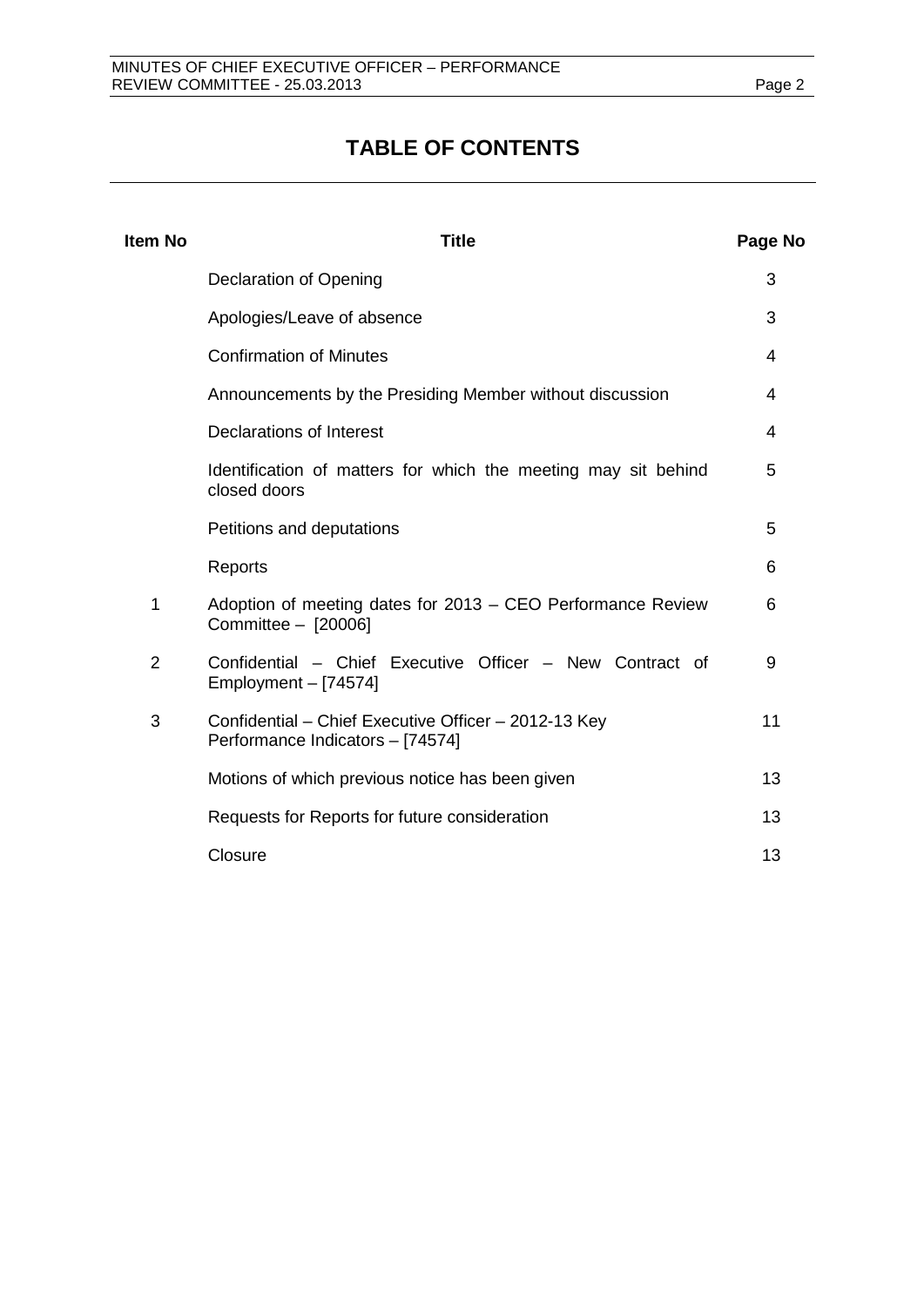# **CITY OF JOONDALUP**

#### **MINUTES OF THE CHIEF EXECUTIVE OFFICER – PERFORMANCE REVIEW COMMITTEE MEETING HELD IN CONFERENCE ROOM 2, JOONDALUP CIVIC CENTRE, BOAS AVENUE, JOONDALUP ON 25 MARCH 2013.**

### **ATTENDANCE**

#### **Committee Members:**

| Mayor Troy Pickard<br>Cr Geoff Amphlett, JP<br>Cr John Chester | <b>Presiding Member</b><br><b>Deputy Presiding Member</b> | until 6.59pm |
|----------------------------------------------------------------|-----------------------------------------------------------|--------------|
| <b>Cr Teresa Ritchie</b><br>Cr Tom McLean, JP                  | Deputising for Cr Fishwick                                |              |
| Cr Mike Norman<br>Cr Sam Thomas                                |                                                           | until 6.59pm |
| Officers:                                                      |                                                           |              |

| Mr Garry Hunt    | <b>Chief Executive Officer</b>     | from $6.43pm$                   |
|------------------|------------------------------------|---------------------------------|
| Mr Mike Tidy     | <b>Director Corporate Services</b> | absent from 6.41pm until 6.43pm |
| Mr Brad Sillence | Manager Governance                 | absent from 6.41pm until 6.42pm |
|                  |                                    | absent from 6.50pm until 6.52pm |

#### <span id="page-2-0"></span>**DECLARATION OF OPENING**

The Presiding Member declared the meeting open at 6.03pm.

## <span id="page-2-1"></span>**APOLOGIES/LEAVE OF ABSENCE**

#### **Apologies**

Cr Russ Fishwick, JP.

#### **Leave of Absence previously approved**

| Cr Brian Corr      | 4 April to 13 April 2013 inclusive. |
|--------------------|-------------------------------------|
| Cr Kerry Hollywood | 1 May to 26 May 2013 inclusive.     |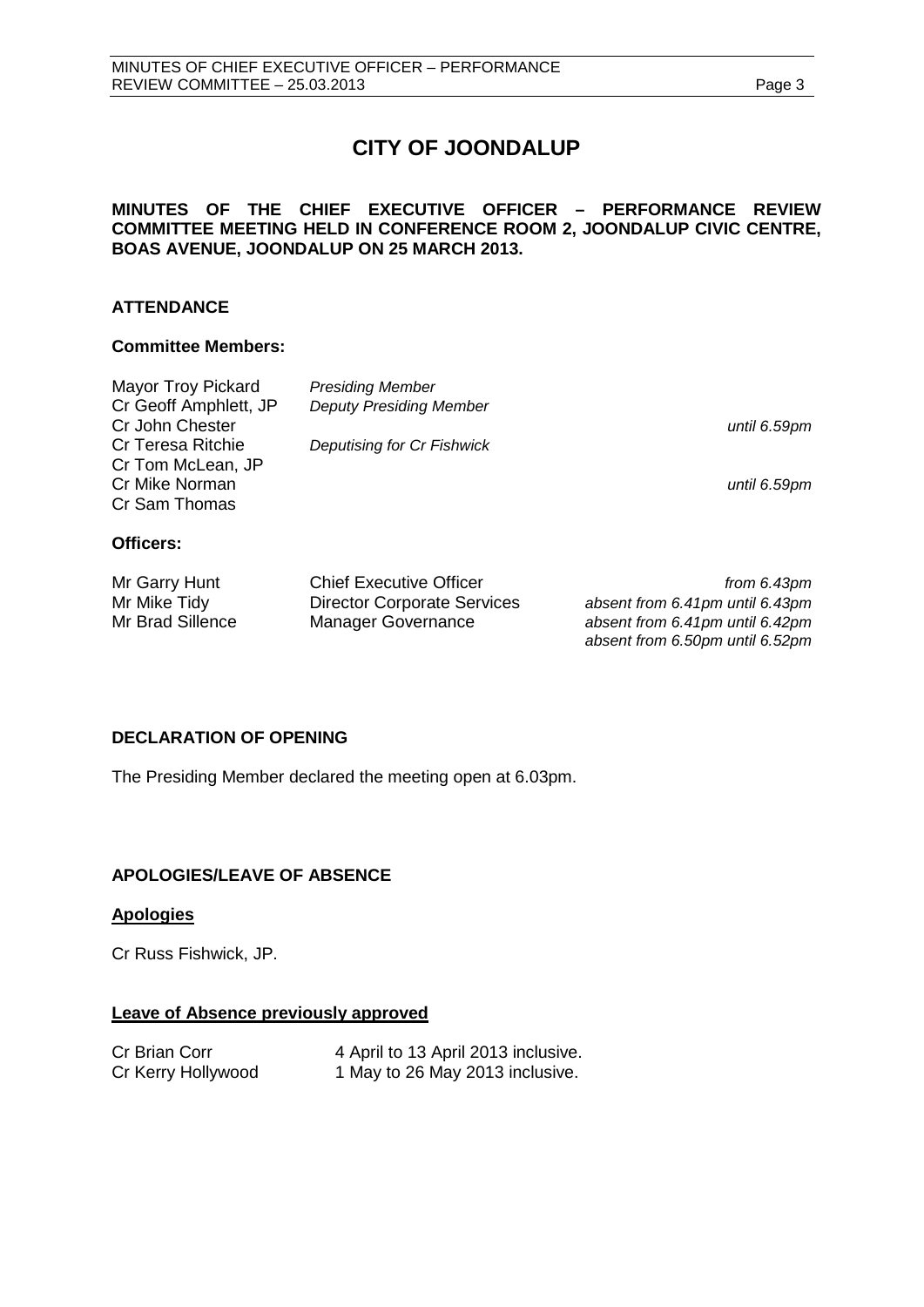#### <span id="page-3-0"></span>**CONFIRMATION OF MINUTES**

MINUTES OF THE CHIEF EXECUTIVE OFFICER – PERFORMANCE REVIEW COMMITTEE MEETING HELD ON 12 NOVEMBER 2012

**MOVED Cr McLean SECONDED Cr Amphlett that the minutes of the meeting of the Chief Executive Officer – Performance Review Committee held on 12 November 2012 be confirmed as a true and correct record.**

#### The Motion was Put and **CARRIED** (7/0)

**In favour of the Motion:** Mayor Pickard, Crs Amphlett, Chester, McLean, Norman, Ritchie and Thomas.

#### <span id="page-3-1"></span>**ANNOUNCEMENTS BY THE PRESIDING MEMBER WITHOUT DISCUSSION**

Nil.

### <span id="page-3-2"></span>**DECLARATIONS OF INTEREST**

#### **Disclosure of Financial Interest/Proximity Interest**

A declaration under this section requires that the nature of the interest must be disclosed. Consequently a member who has made a declaration must not preside, participate in, or be present during any discussion or decision-making procedure relating to the matter the subject of the declaration. An employee is required to disclose their financial interest and if required to do so by the Council must disclose the extent of the interest. Employees are required to disclose their financial interests where they are required to present verbal or written reports to the Council. Employees are able to continue to provide advice to the Council in the decision making process if they have disclosed their interest.

| <b>Name/Position</b>      | Mr Garry Hunt - Chief Executive Officer                           |
|---------------------------|-------------------------------------------------------------------|
| <b>Item No/Subject</b>    | Item 2 – Confidential – Chief Executive Officer – New Contract of |
|                           | Employment.                                                       |
| <b>Nature of interest</b> | Financial.                                                        |
| <b>Extent of Interest</b> | Mr Hunt holds the position of CEO.                                |
|                           |                                                                   |

| <b>Name/Position</b>      | Mr Garry Hunt - Chief Executive Officer                       |  |
|---------------------------|---------------------------------------------------------------|--|
| <b>Item No/Subject</b>    | Item 3 - Confidential - Chief Executive Officer - 2012-13 Key |  |
|                           | Performance Indicators.                                       |  |
| <b>Nature of interest</b> | Financial.                                                    |  |
| <b>Extent of Interest</b> | Mr Hunt holds the position of CEO.                            |  |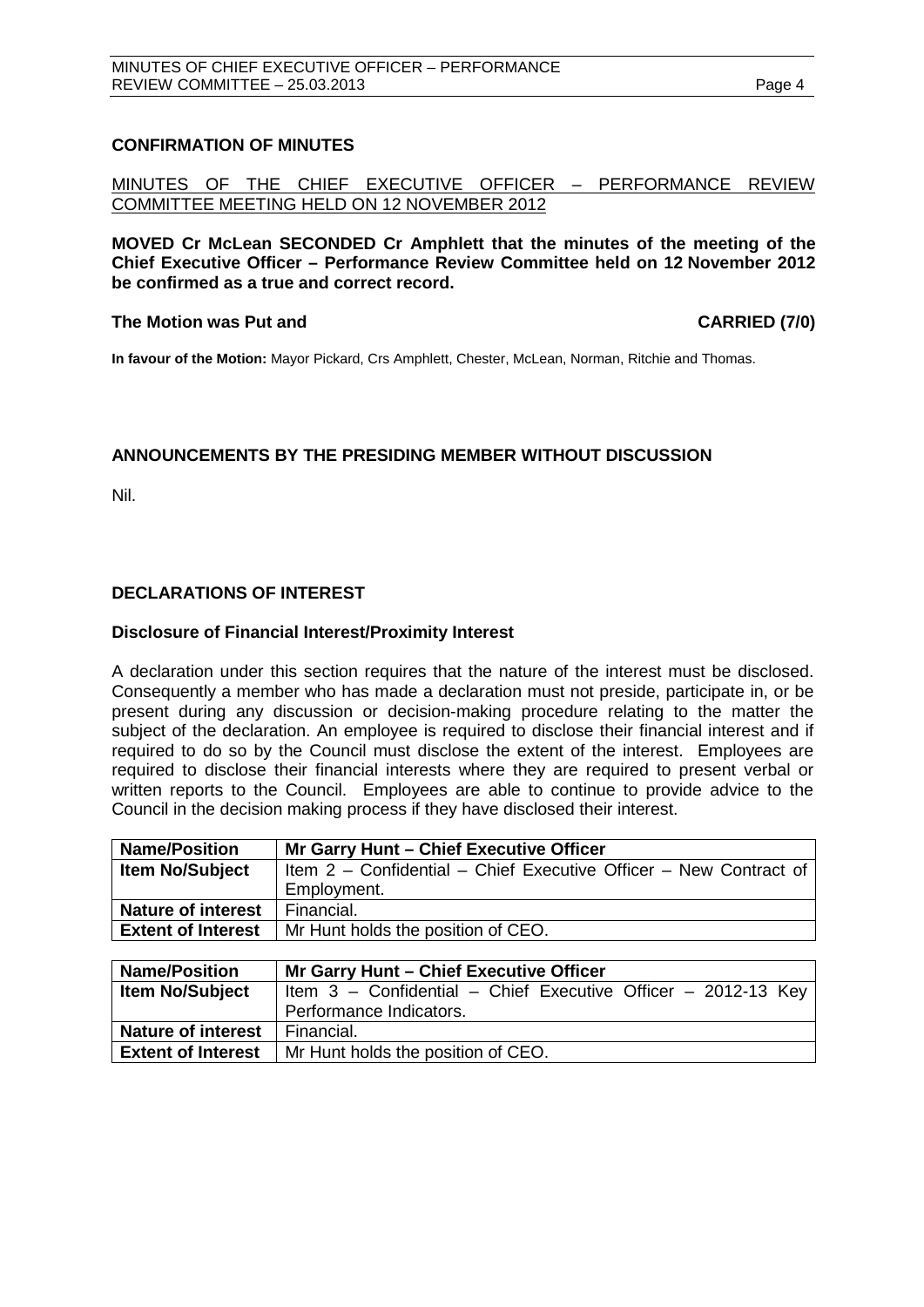#### **Disclosure of interest affecting impartiality**

Elected Members (in accordance with Regulation 11 of the *Local Government [Rules of Conduct] Regulations 2007)* and employees (in accordance with the Code of Conduct) are required to declare any interest that may affect their impartiality in considering a matter. This declaration does not restrict any right to participate in or be present during the decision-making process. The Elected Member/employee is also encouraged to disclose the nature of the interest.

| <b>Name/Position</b>      | Mr Mike Tidy - Director Corporate Services                        |
|---------------------------|-------------------------------------------------------------------|
| <b>Item No/Subject</b>    | Item 2 – Confidential – Chief Executive Officer – New Contract of |
|                           | Employment.                                                       |
| <b>Nature of interest</b> | Interest that may affect impartiality.                            |
| <b>Extent of Interest</b> | Due to the nature of his employment relationship with the CEO.    |

| <b>Name/Position</b>      | Mr Mike Tidy - Director Corporate Services                      |
|---------------------------|-----------------------------------------------------------------|
| <b>Item No/Subject</b>    | Item $3$ – Confidential – Chief Executive Officer – 2012-13 Key |
|                           | Performance Indicators.                                         |
| <b>Nature of interest</b> | Interest that may affect impartiality.                          |
| <b>Extent of Interest</b> | Due to the nature of his employment relationship with the CEO.  |

#### <span id="page-4-0"></span>**IDENTIFICATION OF MATTERS FOR WHICH THE MEETING MAY SIT BEHIND CLOSED DOORS**

In accordance with Clause 76 of the City's *Standing Orders Local Law 2005*, this meeting was not open to the public.

#### <span id="page-4-1"></span>**PETITIONS AND DEPUTATIONS**

<span id="page-4-2"></span>Nil.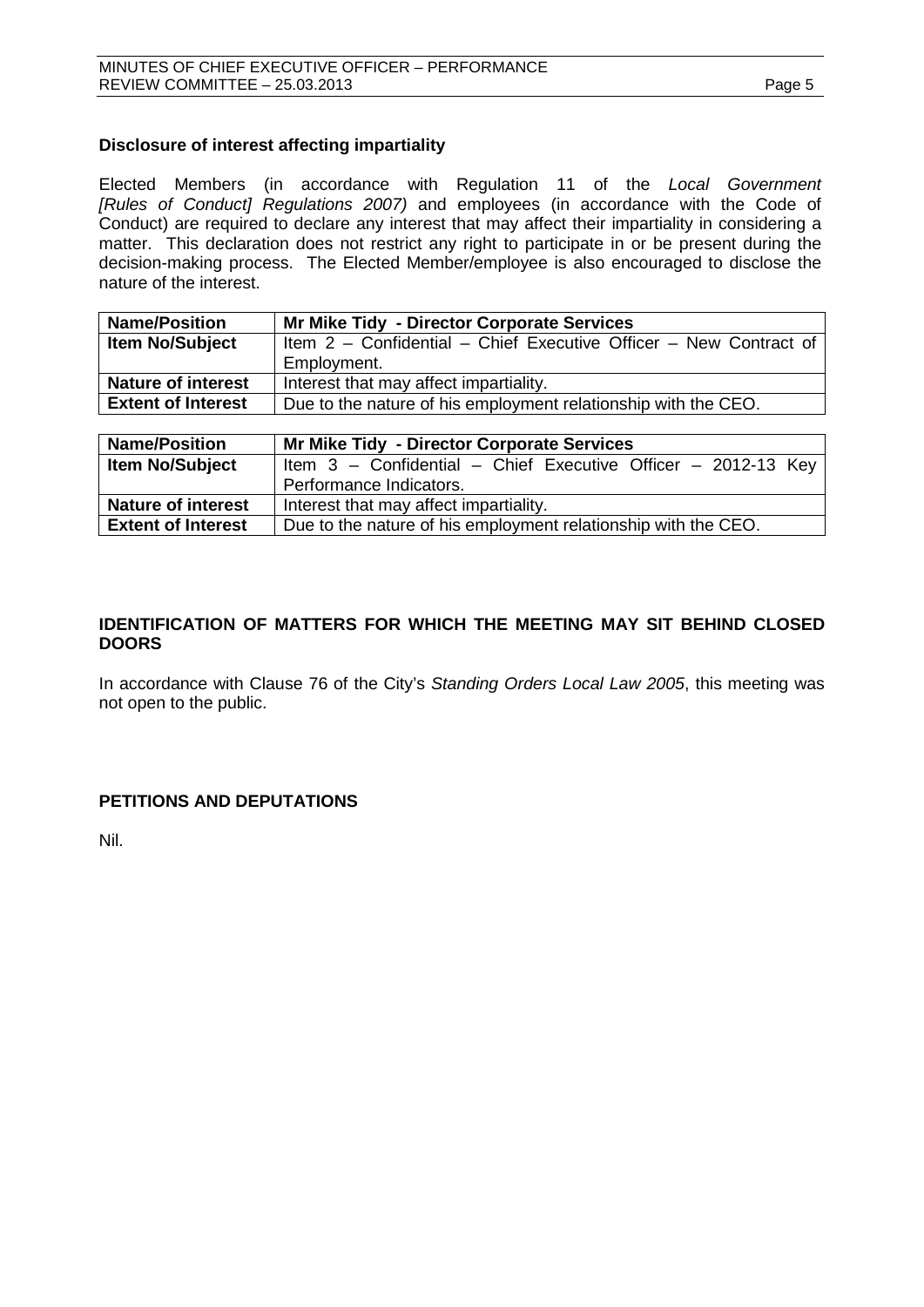#### **REPORTS**

## <span id="page-5-0"></span>**ITEM 1 ADOPTION OF MEETING DATES FOR 2013 – CEO PERFORMANCE REVIEW COMMITTEE**

| <b>WARD</b>                           | All                                                                                                                                                                                           |
|---------------------------------------|-----------------------------------------------------------------------------------------------------------------------------------------------------------------------------------------------|
| <b>RESPONSIBLE</b><br><b>DIRECTOR</b> | Mr Jamie Parry<br>Governance and Strategy                                                                                                                                                     |
| <b>FILE NUMBER</b>                    | 20006                                                                                                                                                                                         |
| <b>ATTACHMENT</b>                     | Nil.                                                                                                                                                                                          |
| <b>AUTHORITY / DISCRETION</b>         | Executive - The substantial direction setting and oversight role<br>of Council, such as adopting plans and reports, accepting<br>tenders, directing operations, setting and amending budgets. |

#### **PURPOSE**

For the CEO Performance Review Committee (the Committee) to consider the proposed schedule of committee meeting dates for 2013, up until the local government elections.

#### **EXECUTIVE SUMMARY**

In order to assist with forward planning for all Elected Members, management and staff, a schedule of meeting dates has been prepared for the Committee, ensuring synergy between meeting dates and the flow of information and decision-making.

*It is recommended that the CEO Performance Review Committee ADOPTS the meeting dates and times for the Audit Committee of the City of Joondalup to be held at the Joondalup Civic Centre, Boas Avenue, Joondalup.*

#### **BACKGROUND**

The Committee was established at the Ordinary Council Meeting held on 7 June 2005 (CJ104-06/05 refers). The purpose of the committee is to:

- 1 Review the Chief Executive Officer's performance in accordance with the appropriate provisions contained within the Chief Executive Officer's Employment Contract.
- 2 Prepare and table the concluded report, in accordance with the appropriate provisions within the Chief Executive Officer's Employment Contract to the Council at a Council meeting for consideration and actioning.
- 3 Review the Chief Executive Officer's performance on an on-going basis as and when deemed necessary in accordance with the appropriate provisions contained within the Chief Executive Officer's Employment contract.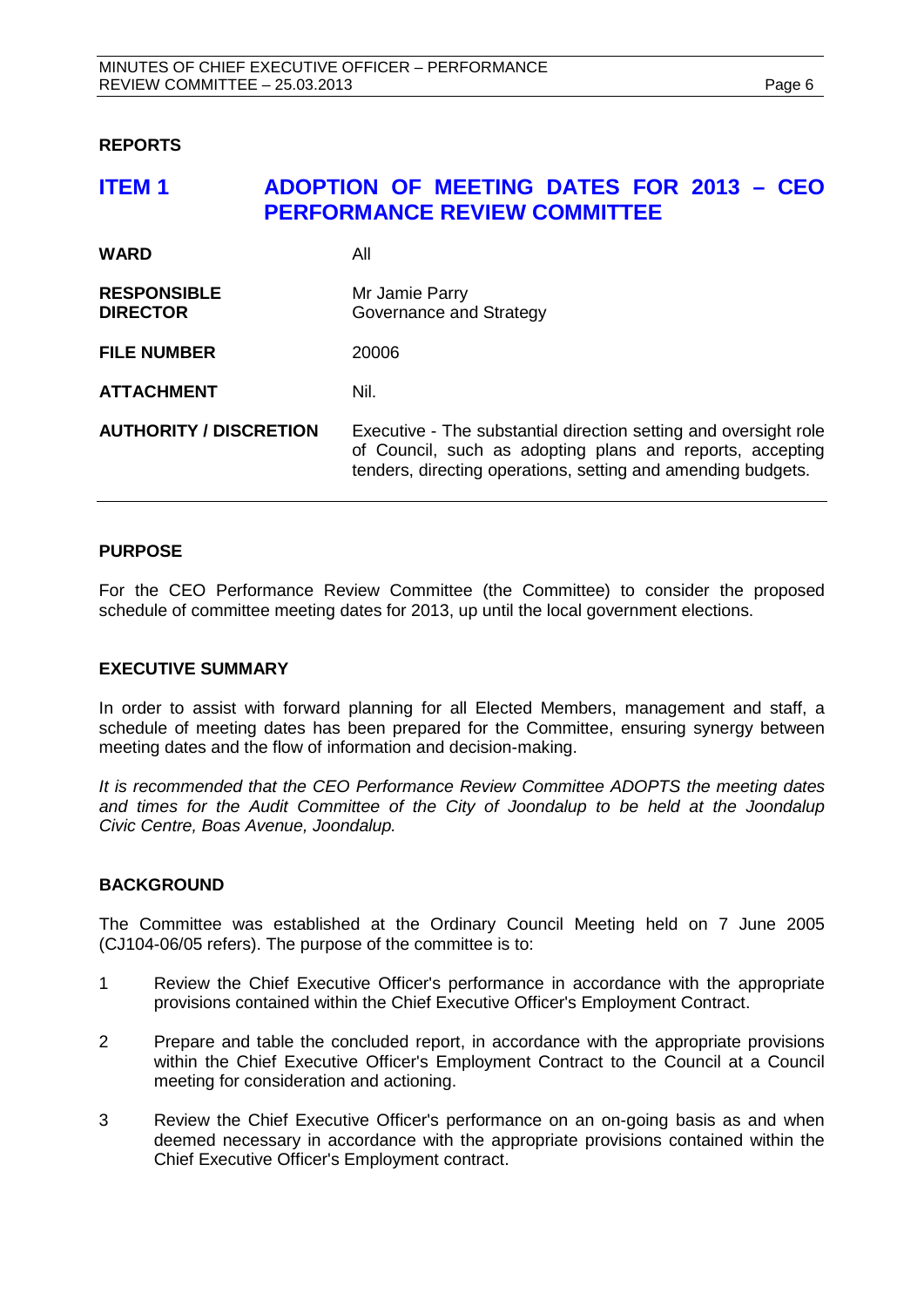- 4 Review the Key Performance Indicators to be met by the Chief Executive Officer.
- 5 Review the Chief Executive Officer's remuneration package, in accordance with the appropriate provisions within the Chief Executive Officer's Employment Contract.
- 6 Review the Chief Executive Officer's Employment Contract and make recommendations to Council in relation to varying the contract as and when necessary.

At its meeting held on 20 November 2012 (CJ228-11/12 refers) Council adopted the meeting dates for the Strategy and Briefing sessions, and Ordinary Council meetings.

The schedule of Council meeting dates was based on the format used for the last five years; a monthly meeting format with Strategy Sessions held on the first Tuesday of each month; Briefing Sessions held on the second Tuesday and Council meetings on the third Tuesday.

This enables committee meetings to be scheduled on the Monday, Tuesday or Wednesday of weeks one, two and three so as to minimise potential conflicts with other Council activities and provide a 'meeting-free' week in the fourth week of each month.

### **DETAILS**

The meeting dates for the Committee follow the program for the Chief Executive Officer's performance review which usually commences late June and concludes with a report to Council in October. This year it is proposed to complete the process in September as there will be no committee meetings in October due to the local government elections in October 2013.

#### **Issues and options considered**

The CEO Performance Review Committee can either:

- adopt the meeting dates as proposed in this report or
- amend the meeting dates.

#### **Legislation / Strategic Community Plan / policy implications**

**Legislation** *Local Government Act 1995 Local Government (Administration) Regulations 1996 Standing Orders Local Law 2005*

#### **Strategic Community Plan**

- **Key theme** Governance and Leadership.
- **Objective Corporate capacity.**
- **Strategic initiative** Not applicable.
- **Policy** Not applicable.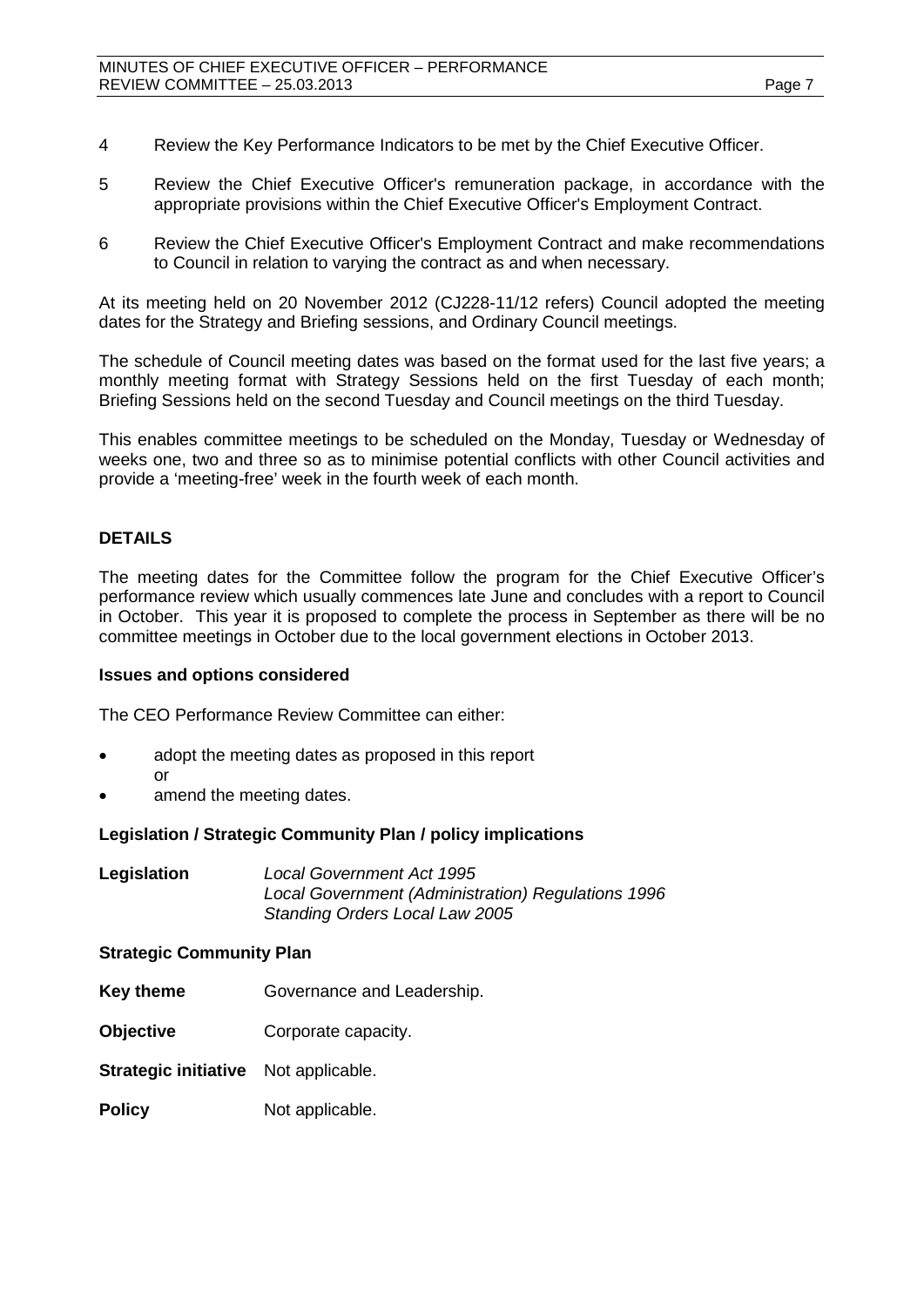#### **Risk management considerations**

Should forward planning of committee meetings not be identified, then there is a risk for meetings to be held on an ad-hoc basis; lacking coordination with other key meetings and corporate planning processes.

#### **Financial/budget implications**

Not applicable.

#### **Regional significance**

Not applicable.

#### **Sustainability implications**

Not applicable.

#### **Consultation**

Not applicable.

#### **COMMENT**

It should be noted that no meeting dates have been set after October 2013 due to the impact of the local government elections. A further report will be submitted to the CEO Performance Review Committee to propose the meeting dates for the remainder of the year, following the elections.

#### **VOTING REQUIREMENTS**

Simple Majority.

**MOVED Cr Amphlett SECONDED Cr Ritchie that the Chief Executive Officer - Performance Review Committee ADOPTS the following meeting dates and times for the Chief Executive Officer - Performance Review Committee of the City of Joondalup to be held at the Joondalup Civic Centre, Boas Avenue, Joondalup:**

|                                     |  | Chief Executive Officer - Performance Review              |  |
|-------------------------------------|--|-----------------------------------------------------------|--|
|                                     |  | <b>Committee meetings to be held in Conference Room 2</b> |  |
| 5.30pm on Tuesday, 25 June 2013     |  |                                                           |  |
| 3.00pm on Tuesday, 20 August 2013   |  |                                                           |  |
| 7.30pm on Monday, 2 September 2013  |  |                                                           |  |
| 6.00pm on Monday, 16 September 2013 |  |                                                           |  |

#### **The Motion was Put and CARRIED (7/0)**

**In favour of the Motion:** Mayor Pickard, Crs Amphlett, Chester, McLean, Norman, Ritchie and Thomas.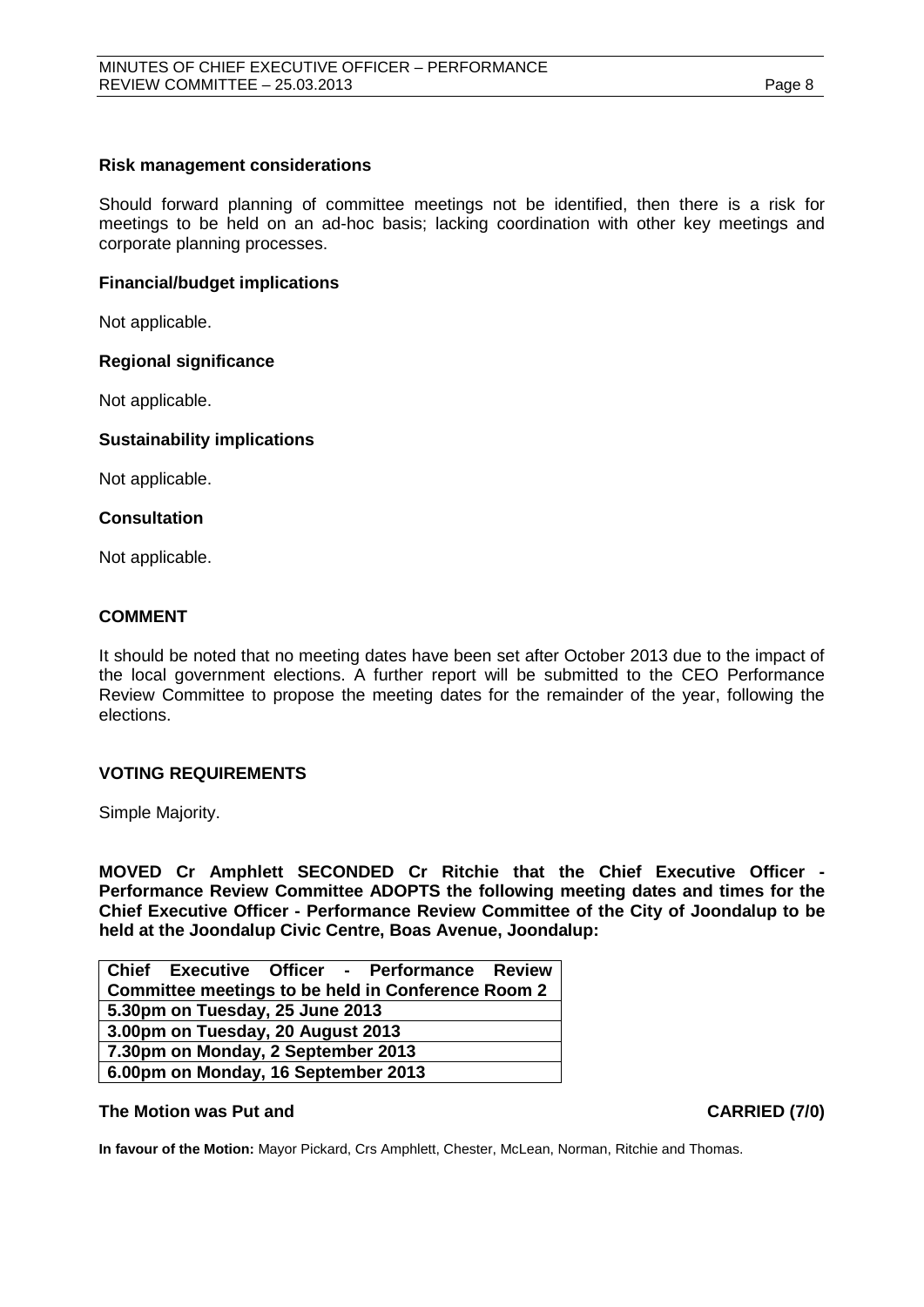#### **Disclosure of Financial Interest**

| <b>Name/Position</b>      | <b>Mr Garry Hunt - Chief Executive Officer</b>                    |  |  |
|---------------------------|-------------------------------------------------------------------|--|--|
| <b>Item No/Subject</b>    | Item 2 - Confidential - Chief Executive Officer - New Contract of |  |  |
|                           | Employment.                                                       |  |  |
| <b>Nature of interest</b> | Financial.                                                        |  |  |
| <b>Extent of Interest</b> | Mr Hunt holds the position of CEO.                                |  |  |

#### **Disclosure of interest affecting impartiality**

| <b>Name/Position</b>      | <b>Mr Mike Tidy - Director Corporate Services</b>                 |
|---------------------------|-------------------------------------------------------------------|
| <b>Item No/Subject</b>    | Item 2 - Confidential - Chief Executive Officer - New Contract of |
|                           | Employment.                                                       |
| <b>Nature of interest</b> | Interest that may affect impartiality.                            |
| <b>Extent of Interest</b> | Due to the nature of his employment relationship with the CEO.    |

## <span id="page-8-0"></span>**ITEM 2 CONFIDENTIAL - CHIEF EXECUTIVE OFFICER - NEW CONTRACT OF EMPLOYMENT**

| <b>WARD</b>                           | All                                                                                                |                                                                                                                                                                                               |
|---------------------------------------|----------------------------------------------------------------------------------------------------|-----------------------------------------------------------------------------------------------------------------------------------------------------------------------------------------------|
| <b>RESPONSIBLE</b><br><b>DIRECTOR</b> | Mr Mike Tidy<br><b>Corporate Services</b>                                                          |                                                                                                                                                                                               |
| <b>FILE NUMBER</b>                    | 74574                                                                                              |                                                                                                                                                                                               |
| <b>ATTACHMENT</b>                     | Attachment 1                                                                                       | Draft New Employment Contract of the Chief<br>Executive Officer for the City of Joondalup                                                                                                     |
|                                       | (Please Note: This attachment is confidential and will appear in<br>the official Minute Book only) |                                                                                                                                                                                               |
|                                       |                                                                                                    | Attachment 2 Extract of sections 5.36 to 5.40 of the<br>Local Government Act 1995                                                                                                             |
| <b>AUTHORITY / DISCRETION</b>         |                                                                                                    | Executive - The substantial direction setting and oversight role<br>of Council, such as adopting plans and reports, accepting<br>tenders, directing operations, setting and amending budgets. |

This report is confidential in accordance with Section 5.23 (2)(a) of the *Local Government Act 1995*, which also permits the meeting to be closed to the public for business relating to the following:

*a matter affecting an employee.*

A full report was provided to Elected Members under separate cover. The report is not for publication.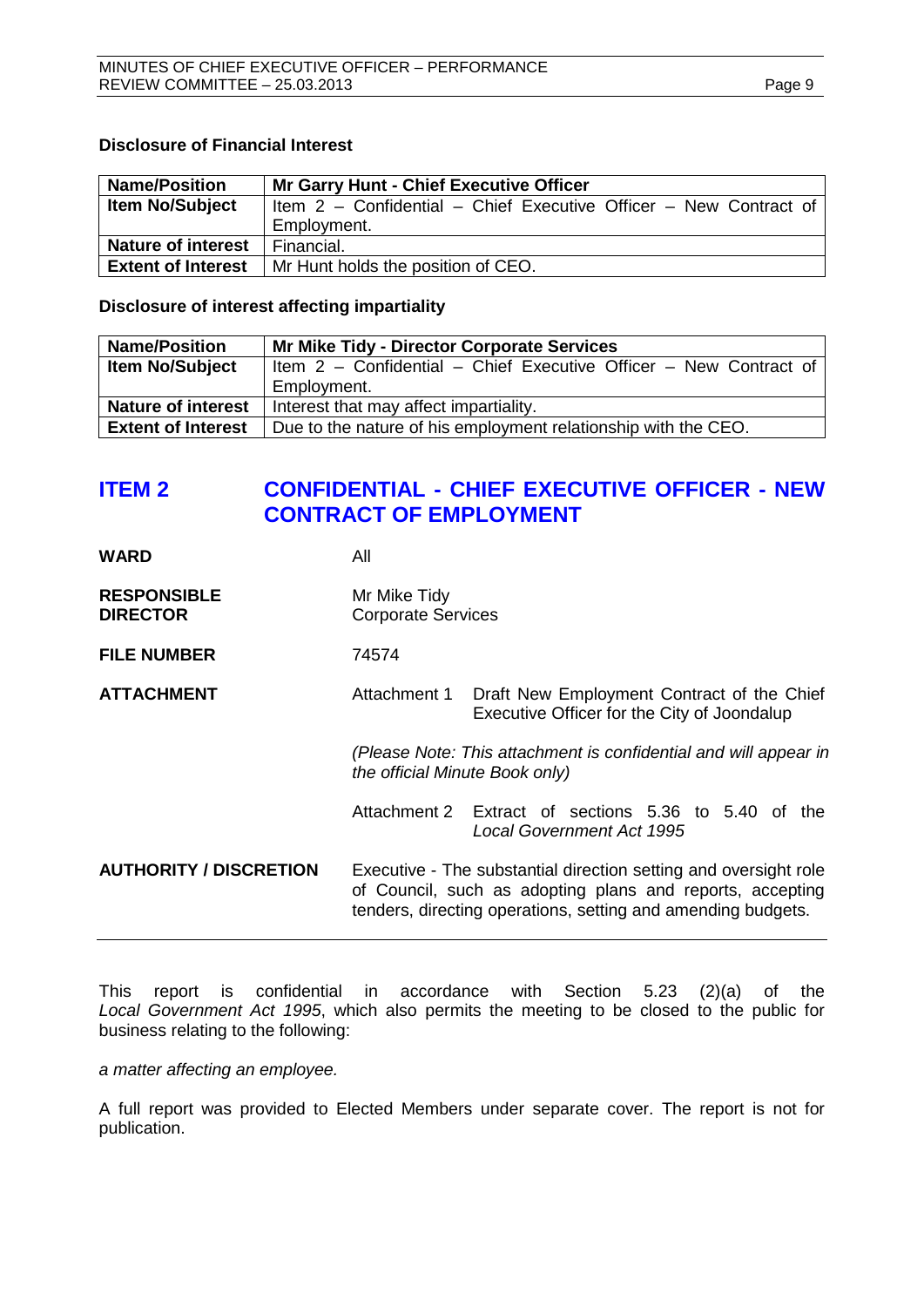*The Committee discussed the following changes:*

- *Deleting new clause 1.7.*
- *Performance Review Committee being referred to as the Chief Executive Officer – Performance Review Committee throughout the document.*
- *Deleting new clause 2.1.*
- *Amending the term to reflect the Contract commences as of the day after Council's endorsement date and throughout the document.*
- *Amending typographical errors in clause 11.2.*
- *Amending clause 12.5 (a)(ii) to include an iPad.*
- *Reinstating clause 12.1 to reflect Council's recent approval.*

#### **OFFICER'S RECOMMENDATION**

That the Chief Executive Officer Performance Review Committee:

- 1 CONSIDERS the draft new contract of employment between the Chief Executive Officer and the City of Joondalup as detailed in Attachment 1 to this Report;
- 2 REQUESTS that a copy of the draft new contract of employment between the Chief Executive Officer and the City of Joondalup be provided to the Chief Executive Officer for his consideration.

**MOVED Cr Chester SECONDED Cr Norman that the Chief Executive Officer - Performance Review Committee:**

- **1 REQUESTS changes be made to the draft new contract of employment between the Chief Executive Officer and the City of Joondalup, as identified by the Chief Executive Officer - Performance Review Committee, with an updated contract to be presented at a future meeting of the Chief Executive Officer - Performance Review Committee;**
- **2 REQUESTS a copy of the revised draft new contract of employment between the Chief Executive Officer and the City of Joondalup be provided to the Chief Executive Officer for endorsement.**

#### The Motion was Put and **CARRIED** (7/0)

**In favour of the Motion:** Mayor Pickard, Crs Amphlett, Chester, McLean, Norman, Ritchie and Thomas.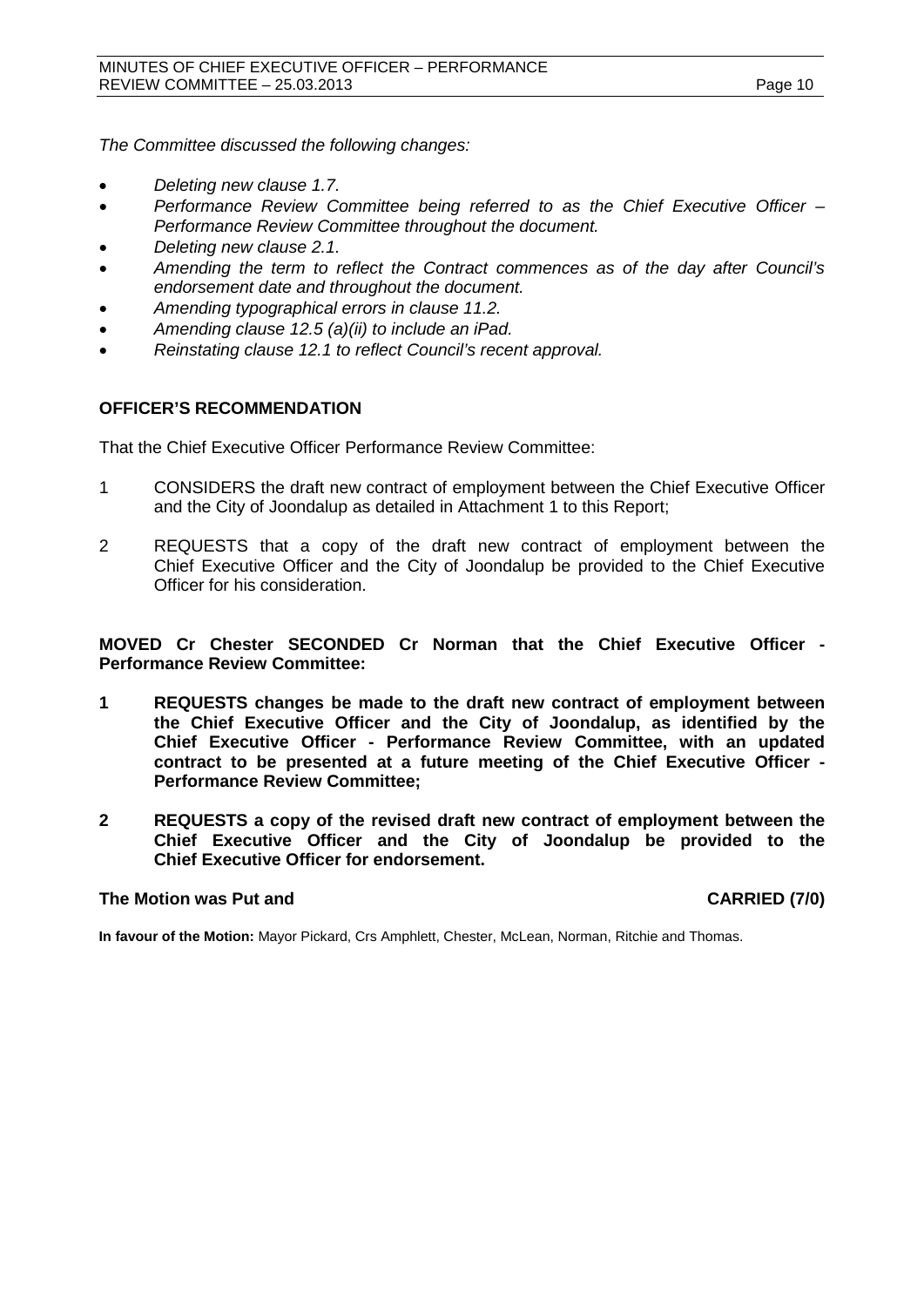#### **Disclosure of Financial Interest**

| <b>Name/Position</b>      | <b>Mr Garry Hunt - Chief Executive Officer</b>                  |
|---------------------------|-----------------------------------------------------------------|
| <b>Item No/Subject</b>    | Item $3$ – Confidential – Chief Executive Officer – 2012-13 Key |
|                           | Performance Indicators.                                         |
| <b>Nature of interest</b> | Financial.                                                      |
| <b>Extent of Interest</b> | Mr Hunt holds the position of CEO.                              |

#### **Disclosure of interest affecting impartiality**

| <b>Name/Position</b>      | <b>Mr Mike Tidy - Director Corporate Services</b>               |
|---------------------------|-----------------------------------------------------------------|
| <b>Item No/Subject</b>    | Item $3$ – Confidential – Chief Executive Officer – 2012-13 Key |
|                           | Performance Indicators.                                         |
| <b>Nature of interest</b> | Interest that may affect impartiality.                          |
| <b>Extent of Interest</b> | Due to the nature of his employment relationship with the CEO.  |

## <span id="page-10-0"></span>**ITEM 3 CONFIDENTIAL - CHIEF EXECUTIVE OFFICER – 2012- 13 KEY PERFORMANCE INDICATORS**

| <b>WARD</b>                           | All                                                                                                                                                                                           |
|---------------------------------------|-----------------------------------------------------------------------------------------------------------------------------------------------------------------------------------------------|
| <b>RESPONSIBLE</b><br><b>DIRECTOR</b> | Mr Mike Tidy<br><b>Corporate Services</b>                                                                                                                                                     |
| <b>FILE NUMBER</b>                    | 74574                                                                                                                                                                                         |
| <b>ATTACHMENT</b>                     | Draft Key Performance Indicators of the<br>Attachment 1<br>Chief Executive Officer for 2012-13                                                                                                |
| <b>AUTHORITY / DISCRETION</b>         | Executive - The substantial direction setting and oversight role<br>of Council, such as adopting plans and reports, accepting<br>tenders, directing operations, setting and amending budgets. |

This report is confidential in accordance with Section 5.23 (2)(a) of the *Local Government Act 1995*, which also permits the meeting to be closed to the public for business relating to the following:

*a matter affecting an employee.*

A full report was provided to Elected Members under separate cover. The report is not for publication.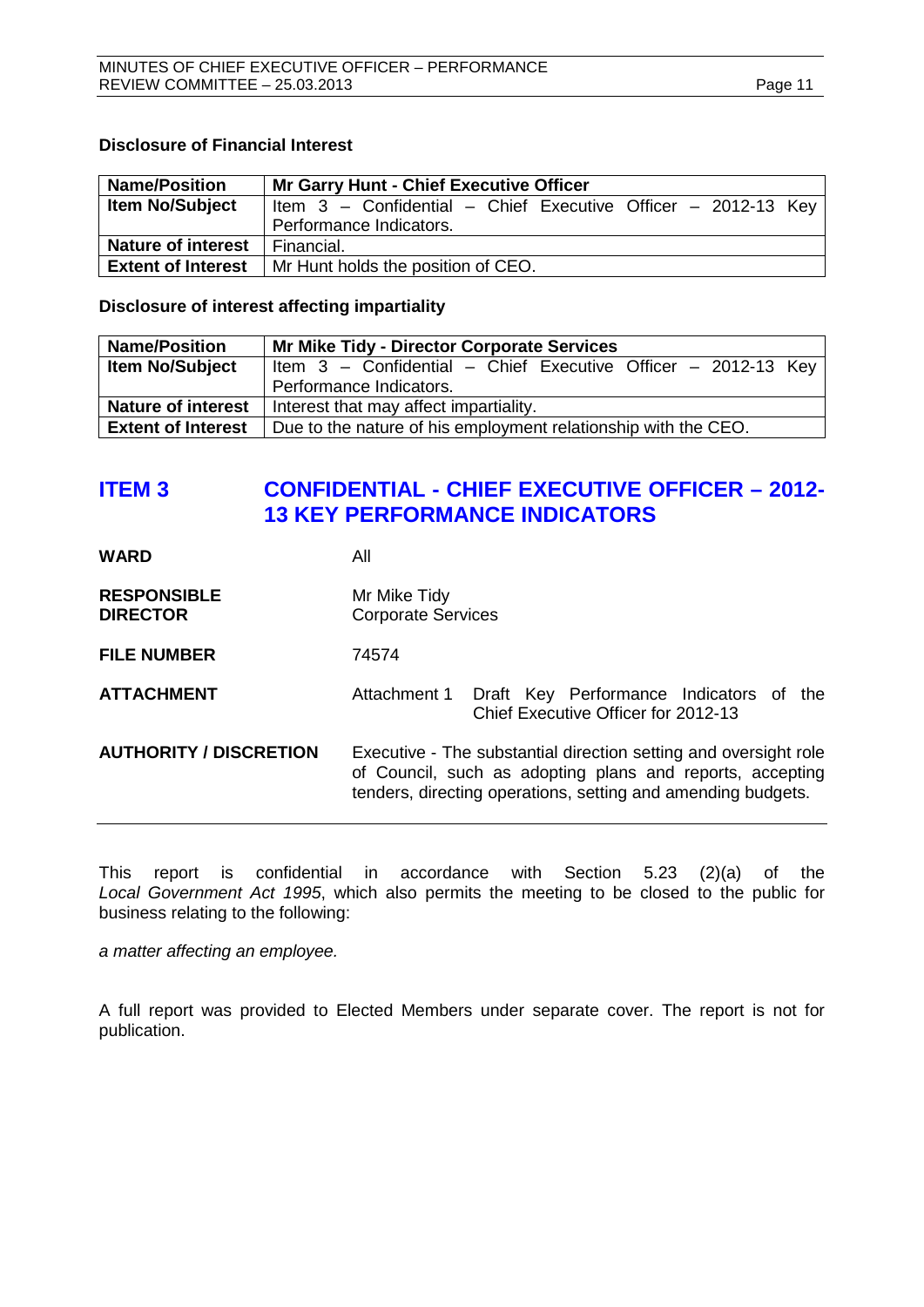*The Director Corporate Services left the Room, the time being 6.41pm.*

*The Manager Governance left the Room, the time being 6.41pm, and returned at 6.42pm.*

*The Director Corporate Services and the Chief Executive Officer entered the Room, the time being 6.43pm. The Chief Executive Officer declared his interest.* 

*The Manager Governance left the Room, the time being 6.50pm, and returned at 6.52pm.*

*Crs Chester and Norman left the Room, the time being 6.59pm.*

#### **OFFICER'S RECOMMENDATION**

That Council ADOPTS the Key Performance Indicators of the Chief Executive Officer, aligned to the Key Themes of the Strategic Community Plan 2012-2022, for the next review period 2012-13 as detailed in Attachment 1 to this Report.

#### **MOVED Cr Amphlett SECONDED Cr McLean that Council:**

- **1 ADOPTS the Key Performance Indicators of the Chief Executive Officer, aligned to the Key Themes of the Strategic Community Plan 2012-2022, for the current review period 2012-13 as detailed in Attachment 1 to this Report;**
- **2 REQUESTS new Key Performance Indicators of the Chief Executive Officer be prepared and linked to the Key Themes of the Strategic Community Plan 2012-2022 for inclusion in the new employment contract of the Chief Executive Officer for the City of Joondalup and that it be referred to the Chief Executive Officer – Performance Review Committee for its endorsement at a future meeting of the Chief Executive Officer – Performance Review Committee.**

#### The Motion was Put and **CARRIED** (5/0)

**In favour of the Motion:** Mayor Pickard, Crs Amphlett, McLean, Ritchie and Thomas.